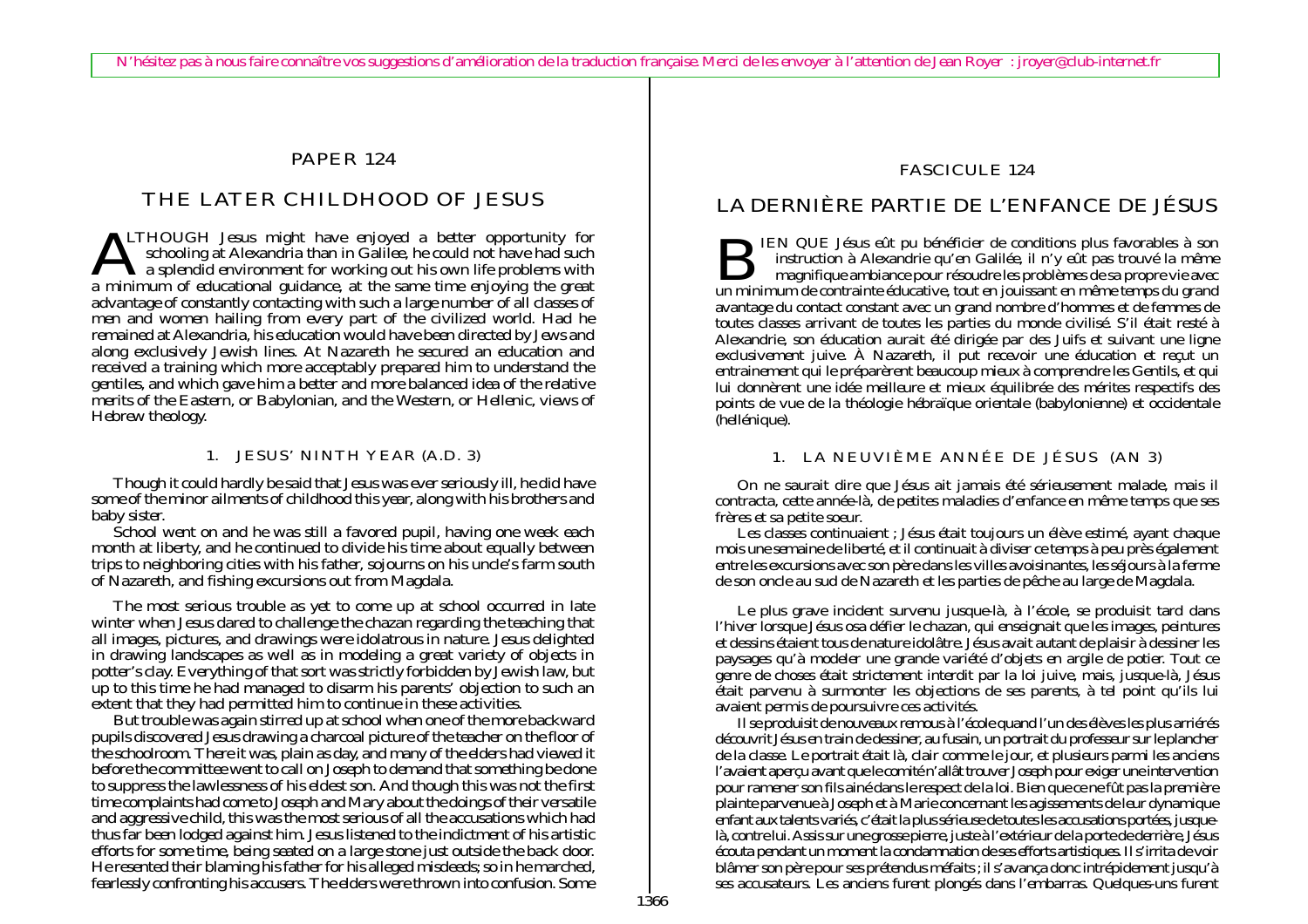were inclined to view the episode humorously, while one or two seemed to think the boy was sacrilegious if not blasphemous. Joseph was nonplused, Mary indignant, but Jesus insisted on being heard. He had his say, courageously defended his viewpoint, and with consummate self-control announced that he would abide by the decision of his father in this as in all other matters controversial. And the committee of elders departed in silence.

Mary endeavored to influence Joseph to permit Jesus to model in clay at home, provided he promised not to carry on any of these questionable activities at school, but Joseph felt impelled to rule that the rabbinical interpretation of the second commandment should prevail. And so Jesus no more drew or modeled the likeness of anything from that day as long as he lived in his father's house. But he was unconvinced of the wrong of what he had done, and to give up such a favorite pastime constituted one of the great trials of his young life.

In the latter part of June, Jesus, in company with his father, first climbed to the summit of Mount Tabor. It was a clear day and the view was superb. It seemed to this nine-year-old lad that he had really gazed upon the entire world excepting India, Africa, and Rome.

Jesus' second sister, Martha, was born Thursday night, September 13. Three weeks after the coming of Martha, Joseph, who was home for awhile, started the building of an addition to their house, a combined workshop and bedroom. A small workbench was built for Jesus, and for the first time he possessed tools of his own. At odd times for many years he worked at this bench and became highly expert in the making of yokes.

This winter and the next were the coldest in Nazareth for many decades. Jesus had seen snow on the mountains, and several times it had fallen in Nazareth, remaining on the ground only a short time; but not until this winter had he seen ice. The fact that water could be had as a solid, a liquid, and a vapor—he had long pondered over the escaping steam from the boiling pots—caused the lad to think a great deal about the physical world and its constitution; and yet the personality embodied in this growing youth was all this while the actual creator and organizer of all these things throughout a far-flung universe.

The climate of Nazareth was not severe. January was the coldest month, the temperature averaging around 50° F. During July and August, the hottest months, the temperature would vary from 75° to 90° F. From the mountains to the Jordan and the Dead Sea valley the climate of Palestine ranged from the frigid to the torrid. And so, in a way, the Jews were prepared to live in about any and all of the world's varying climates.

Even during the warmest summer months a cool sea breeze usually blew from the west from 10:00 A.M. until about 10:00 P.M. But every now and then terrific hot winds from the eastern desert would blow across all Palestine. These hot blasts usually came in February and March, near the end of the rainy season. In those days the rain fell in refreshing showers from November to April, but it did not rain steadily. There were only two seasons in Palestine, summer and winter, the dry and rainy seasons. In January the flowers began to bloom, and by the end of April the whole land was one vast flower garden.

In May of this year, on his uncle's farm, Jesus for the first time helped with the harvest of the grain. Before he was thirteen, he had managed to find out something about practically everything that men and women worked at around Nazaenclins à prendre l'affaire avec humour, tandis qu'un ou deux autres semblaient penser que le garçon était sacrilège, voire blasphémateur. Joseph était désemparé et Marie indignée, mais Jésus insista pour être entendu. Il eut le droit de parler ; il défendit courageusement son point de vue et, avec une maitrise de soi consommée, il annonça qu'il se conformerait à la décision de son père, en cela comme dans tous les autres cas prêtant à discussion. Sur quoi le comité des anciens partit en silence.

Marie fit pression sur Joseph pour permettre à Jésus de modeler de l'argile à la maison, pourvu qu'il promette de ne poursuivre, à l'école, aucune de ces activités contestables, mais Joseph était porté à poser en règle que l'interprétation rabbinique du second commandement devait prévaloir. En conséquence, Jésus ne dessina ni ne modela plus jamais une forme quelconque tant qu'il vécut chez son père. Pourtant, il ne fut pas convaincu d'avoir mal agi ; mais l'abandon de son passe-temps favori fut l'une des grandes épreuves de sa jeunesse.

À la fin de juin, Jésus en compagnie de son père grimpa, pour la première fois, au sommet du mont Thabor. Le temps était clair et la vue superbe. Ce jeune garçon de neuf ans eut l'impression d'avoir réellement contemplé le monde entier, excepté l'Inde, l'Afrique et Rome.

Marthe, la deuxième soeur de Jésus, naquit la nuit du jeudi 13 septembre. Trois semaines après la naissance de Marthe, Joseph, qui était au foyer pour quelque temps, commença la construction d'un agrandissement de leur maison, un combiné d'atelier et de chambre à coucher. Un petit établi fut construit pour Jésus qui, pour la première fois, posséda des outils en propre. Pendant plusieurs années, il travailla à cet établi à ses moments perdus et devint très habile dans la fabrication des jougs.

Cet hiver-là et le suivant furent les plus froids à Nazareth depuis plusieurs décennies. Jésus avait vu de la neige sur les montagnes ; la neige était tombée plusieurs fois à Nazareth sans rester longtemps sur le sol, mais jamais avant cet hiver Jésus n'avait vu de glace. Le fait que l'eau pouvait être un solide, un liquide ou une vapeur— il avait longuement médité sur la vapeur s'échappant des pots d'eau bouillante—donna beaucoup à réfléchir au garçon sur le monde physique et sa constitution, et cependant, pendant tout ce temps, la personnalité incarnée dans cet enfant en pleine croissance était le véritable créateur et organisateur de toutes ces choses à travers tout un vaste univers.

Le climat de Nazareth n'était pas rude. Janvier était le mois le plus froid, avec une température moyenne d'environ 10°C. En juillet et en aout, les mois les plus chauds, la température variait entre vingt-quatre et trente-deux degrés. Depuis les montagnes jusqu'au Jourdain et à la vallée de la Mer Morte, le climat de la Palestine s'échelonnait du froid au torride. En un sens, les Juifs étaient donc préparés à vivre à peu près dans n'importe lequel des climats variés du monde.

Même durant les mois d'été les plus chauds, une fraiche brise de mer soufflait habituellement de l'ouest de dix heures du matin à dix heures du soir. Mais, de temps en temps, de terribles vents chauds venant du désert oriental soufflaient sur toute la Palestine. Ces rafales brulantes survenaient généralement en février et mars, vers la fin de la saison des pluies. À cette époque, la pluie tombait de novembre à avril en averses rafraichissantes, mais il ne pleuvait pas d'une façon continue. Il n'y avait que deux saisons en Palestine, l'été et l'hiver, la saison sèche et la saison pluvieuse. En janvier, les fleurs commençaient à s'épanouir et, à la fin d'avril, tout le pays était un vaste jardin fleuri.

En mai de cette année, dans la ferme de son oncle, Jésus aida, pour la première fois, à la moisson des céréales. Avant d'avoir treize ans, il avait réussi à découvrir quelque chose sur pratiquement tous les métiers que les hommes et les femmes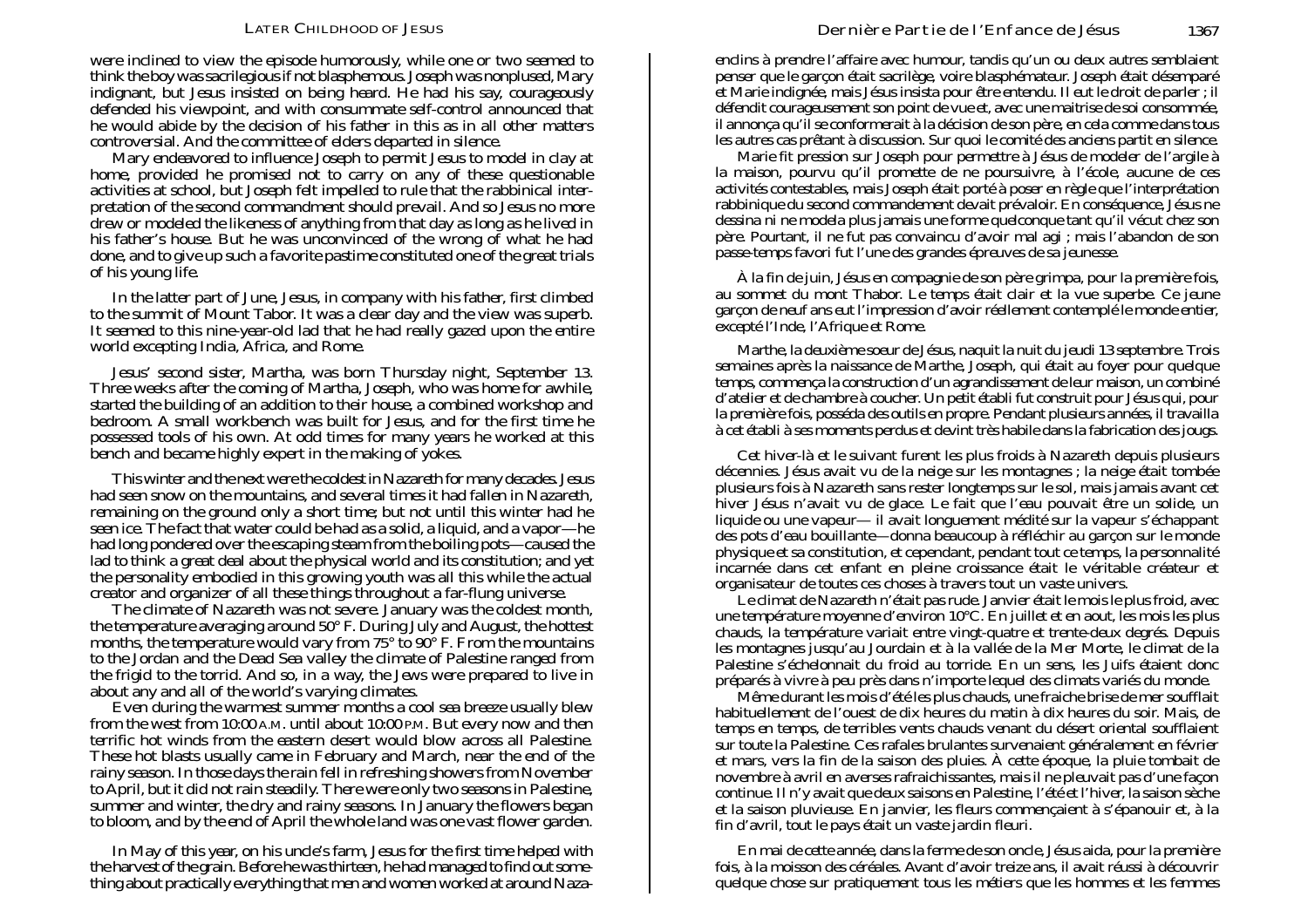reth except metal working, and he spent several months in a smith's shop when older, after the death of his father.

When work and caravan travel were slack, Jesus made many trips with his father on pleasure or business to near-by Cana, Endor, and Nain. Even as a lad he frequently visited Sepphoris, only a little over three miles from Nazareth to the northwest, and from 4 B.C. to about A.D. 25 the capital of Galilee and one of the residences of Herod Antipas.

Jesus continued to grow physically, intellectually, socially, and spiritually. His trips away from home did much to give him a better and more generous understanding of his own family, and by this time even his parents were beginning to learn from him as well as to teach him. Jesus was an original thinker and a skillful teacher, even in his youth. He was in constant collision with the so-called "oral law," but he always sought to adapt himself to the practices of his family. He got along fairly well with the children of his age, but he often grew discouraged with their slow-acting minds. Before he was ten years old, he had become the leader of a group of seven lads who formed themselves into a society for promoting the acquirements of manhood physical, intellectual, and religious. Among these boys Jesus succeeded in introducing many new games and various improved methods of physical recreation.

#### 2. THE TENTH YEAR (A.D. 4)

It was the fifth of July, the first Sabbath of the month, when Jesus, while strolling through the countryside with his father, first gave expression to feelings and ideas which indicated that he was becoming self-conscious of the unusual nature of his life mission. Joseph listened attentively to the momentous words of his son but made few comments; he volunteered no information. The next day Jesus had a similar but longer talk with his mother. Mary likewise listened to the pronouncements of the lad, but neither did she volunteer any information. It was almost two years before Jesus again spoke to his parents concerning this increasing revelation within his own consciousness regarding the nature of his personality and the character of his mission on earth.

He entered the advanced school of the synagogue in August. At school he was constantly creating trouble by the questions he persisted in asking. Increasingly he kept all Nazareth in more or less of a hubbub. His parents were loath to forbid his asking these disquieting questions, and his chief teacher was greatly intrigued by the lad's curiosity, insight, and hunger for knowledge.

Jesus' playmates saw nothing supernatural in his conduct; in most ways he was altogether like themselves. His interest in study was somewhat above the average but not wholly unusual. He did ask more questions at school than others in his class.

Perhaps his most unusual and outstanding trait was his unwillingness to fight for his rights. Since he was such a well-developed lad for his age, it seemed strange to his playfellows that he was disinclined to defend himself even from injustice or when subjected to personal abuse. As it happened, he did not suffer much on account of this trait because of the friendship of Jacob, a neighbor boy, who was one year older. He was the son of the stone mason, a business associate of Joseph. Jacob was a great admirer of Jesus and made it his business to see that no one was permitted to impose upon Jesus because of his aversion

pratiquaient autour de Nazareth, à l'exception du travail des métaux, et, plus tard, après la mort de son père, il passa plusieurs mois dans l'atelier d'un forgeron.

Quand le travail et le passage des caravanes se ralentissaient, Jésus faisait avec son père beaucoup de voyages d'agrément ou d'affaires aux villes voisines de Cana, Endor et Naïn. Même étant jeune garçon, il avait fréquemment visité Sepphoris, située seulement à cinq kilomètres au nord-ouest de Nazareth ; depuis quatre ans avant l'ère chrétienne jusqu'à l'an 25 environ, cette ville fut la capitale de la Galilée et l'une des résidences d'Hérode Antipas.

Jésus poursuivait son développement physique, intellectuel, social et spirituel. Ses déplacements hors de la maison contribuèrent beaucoup à lui donner une compréhension meilleure et plus généreuse de sa propre famille ; à cette époque, ses parents eux-mêmes commencèrent à apprendre de lui en même temps qu'ils l'éduquaient. Même dans sa jeunesse, Jésus était un penseur original et un pédagogue habile. Il était en conflit constant avec la prétendue " loi orale ", mais cherchait toujours à s'adapter aux pratiques de sa famille. Il s'entendait assez bien avec les enfants de son âge, mais était souvent découragé par leur lenteur de pensée. Avant d'avoir dix ans, il était devenu le chef d'un groupe de sept garçons qui s'étaient réunis en une société pour acquérir les talents de l'âge mur physiques, intellectuels et religieux. Jésus réussit à introduire, parmi ces garçons, beaucoup de nouveaux jeux et diverses méthodes améliorées de récréation physique.

#### 2. LA DIXIÈME ANNÉE (AN 4)

Ce fut le 5 juillet, premier sabbat du mois, tandis que Jésus se promenait dans la campagne avec son père, qu'il exprima des sentiments et des idées dénotant qu'il commençait à prendre conscience de la nature extraordinaire de la mission de sa vie. Joseph écouta attentivement les importantes paroles de son fils, mais fit peu de commentaires et ne donna spontanément aucun renseignement. Le lendemain, Jésus eut avec sa mère un entretien semblable, mais plus long. Marie écouta également les déclarations du garçon, mais elle non plus ne voulut donner aucun renseignement. Il se passa presque deux ans avant que Jésus ne parlât à ses parents des révélations croissantes, dans sa conscience, au sujet de la nature de sa personnalité et du caractère de sa mission terrestre.

Il entra, en aout, à l'école supérieure de la synagogue. À l'école, il provoquait constamment des troubles par les questions qu'il persistait à poser. Il maintenait de plus en plus tout Nazareth dans un état de relative effervescence. Ses parents répugnèrent à lui interdire de poser ces questions troublantes ; son principal professeur était très intrigué par la curiosité du garçon, sa perspicacité et sa soif de connaissance.

Les compagnons de jeu de Jésus ne voyaient rien de surnaturel dans sa conduite ; sous la plupart des rapports, il leur ressemblait entièrement. Son intérêt pour l'étude était quelque peu supérieur à la moyenne, mais pas tout à fait exceptionnel. Il est bien vrai qu'à l'école, il posait plus de questions que ses camarades de classe.

Peut-être son trait le plus original et le plus remarquable était-il sa répugnance à combattre pour défendre ses droits. Puisqu'il était un garçon bien développé pour son âge, ses camarades de jeu trouvaient étrange qu'il fût peu enclin à se défendre, même quand il était en butte à l'injustice ou personnellement maltraité. Quoi qu'il en fût, il ne souffrit pas beaucoup de cette tendance à cause de l'amitié de Jacob, son petit voisin qui était son ainé d'un an. Jacob était le fils du maçon associé aux affaires de Joseph. Il était un grand admirateur de Jésus et faisait son affaire de veiller à ce que personne ne pût en imposer à Jésus en profitant de son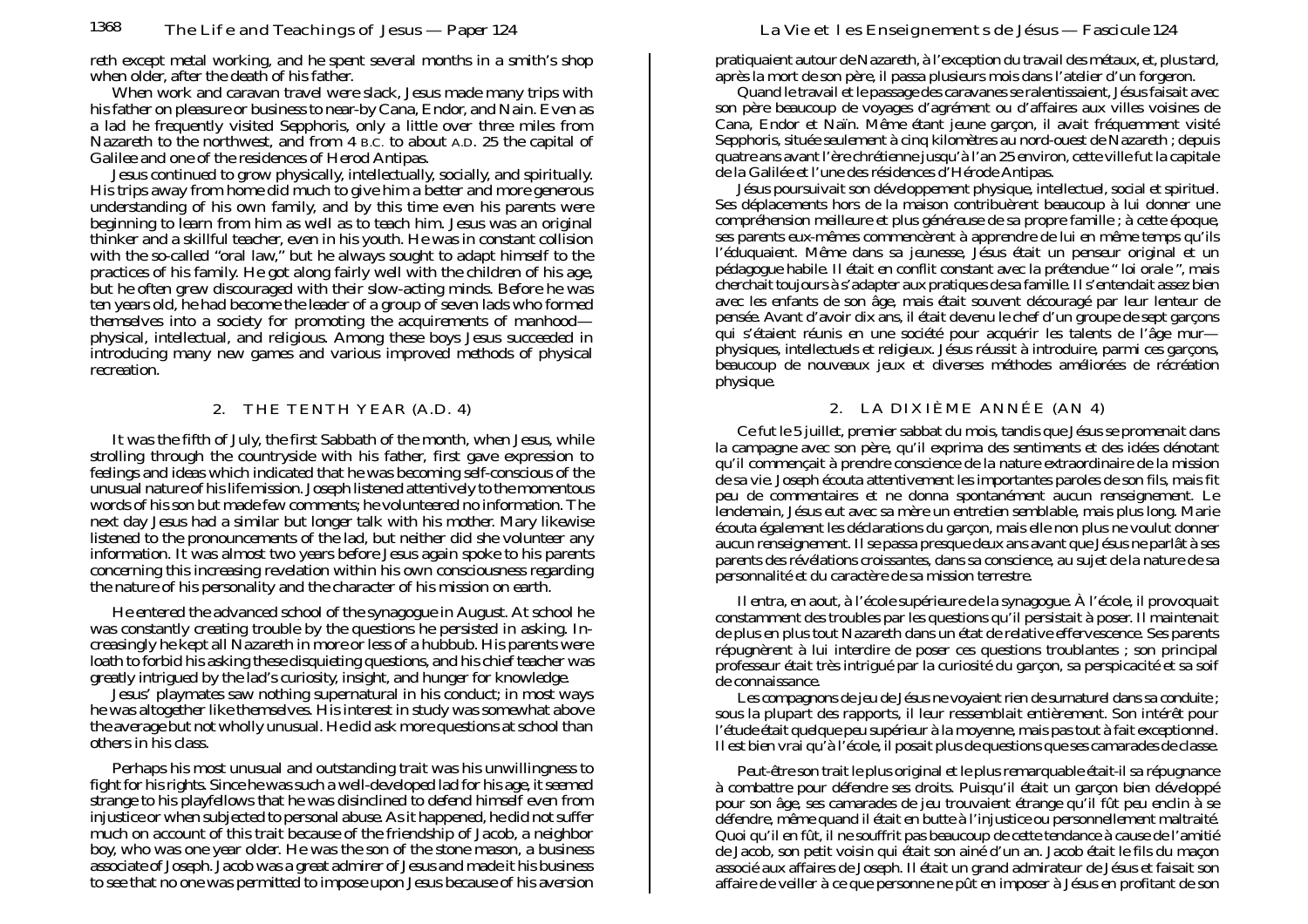to physical combat. Several times older and uncouth youths attacked Jesus, relying upon his reputed docility, but they always suffered swift and certain retribution at the hands of his self-appointed champion and ever-ready defender, Jacob the stone mason's son.

Jesus was the generally accepted leader of the Nazareth lads who stood for the higher ideals of their day and generation. He was really loved by his youthful associates, not only because he was fair, but also because he possessed a rare and understanding sympathy that betokened love and bordered on discreet compassion.

This year he began to show a marked preference for the company of older persons. He delighted in talking over things cultural, educational, social, economic, political, and religious with older minds, and his depth of reasoning and keenness of observation so charmed his adult associates that they were always more than willing to visit with him. Until he became responsible for the support of the home, his parents were constantly seeking to influence him to associate with those of his own age, or more nearly his age, rather than with older and better-informed individuals for whom he evinced such a preference.

Late this year he had a fishing experience of two months with his uncle on the Sea of Galilee, and he was very successful. Before attaining manhood, he had become an expert fisherman.

His physical development continued; he was an advanced and privileged pupil at school; he got along fairly well at home with his younger brothers and sisters, having the advantage of being three and one-half years older than the oldest of the other children. He was well thought of in Nazareth except by the parents of some of the duller children, who often spoke of Jesus as being too pert, as lacking in proper humility and youthful reserve. He manifested a growing tendency to direct the play activities of his youthful associates into more serious and thoughtful channels. He was a born teacher and simply could not refrain from so functioning, even when supposedly engaged in play.

Joseph early began to instruct Jesus in the diverse means of gaining a livelihood, explaining the advantages of agriculture over industry and trade. Galilee was a more beautiful and prosperous district than Judea, and it cost only about one fourth as much to live there as in Jerusalem and Judea. It was a province of agricultural villages and thriving industrial cities, containing more than two hundred towns of over five thousand population and thirty of over fifteen thousand.

When on his first trip with his father to observe the fishing industry on the lake of Galilee, Jesus had just about made up his mind to become a fisherman; but close association with his father's vocation later on influenced him to become a carpenter, while still later a combination of influences led him to the final choice of becoming a religious teacher of a new order.

#### 3. THE ELEVENTH YEAR (A.D. 5)

Throughout this year the lad continued to make trips away from home with his father, but he also frequently visited his uncle's farm and occasionally went over to Magdala to engage in fishing with the uncle who made his headquarters near that city.

Joseph and Mary were often tempted to show some special favoritism for Jesus or otherwise to betray their knowledge that he was a child of promise, a aversion pour les bagarres physiques. Plusieurs fois, des jeunes gens plus âgés et brutaux attaquèrent Jésus, tablant sur sa docilité réputée, mais il reçurent toujours un sûr et rapide châtiment des mains de son champion et défenseur volontaire toujours prêt, Jacob le fils du maçon.

Jésus était communément accepté comme chef des garçons de Nazareth qui représentaient l'idéal le plus élevé de leur temps et de leur génération. Son cercle de jeunes l'aimait réellement, non seulement parce qu'il était équitable, mais aussi parce qu'il faisait montre d'une sympathie rare et compréhensive qui révélait l'amour et touchait à la compassion discrète.

Cette année-là, il commença à montrer une préférence marquée pour la compagnie de personnes plus mûres. Il était heureux d'avoir des entretiens sur des sujets culturels, éducatifs, sociaux, économiques, politiques et religieux avec des penseurs plus âgés ; la profondeur de ses raisonnements et la finesse de ses observations charmaient tellement ses amis adultes qu'ils étaient toujours empressés à le fréquenter. Avant qu'il ne devienne soutien de famille, ses parents le poussaient constamment à se lier avec des enfants de son âge, ou plus proches de son âge, plutôt qu'avec des personnes plus âgées et plus instruites

À la fin de cette année-là, il fit, avec son oncle, une expérience de deux mois de pêche sur la mer de Galilée, et réussit très bien. Avant d'atteindre l'âge d'homme, il était devenu un pêcheur très expérimenté.

Son développement physique se poursuivait ; à l'école, il était un élève avancé et privilégié ; à la maison, il s'entendait assez bien avec ses frères et soeurs, ayant l'avantage d'être de trois ans et demi l'ainé du plus âgé d'entre eux. Il était bien considéré à Nazareth, sauf par les parents de quelques-uns des enfants plus lents d'esprit, qui parlaient souvent de Jésus comme étant trop effronté, manquant de l'humilité et de la réserve convenant à la jeunesse. Il manifestait une tendance croissante à orienter les jeux de ses jeunes camarades dans des directions plus sérieuses et plus réfléchies. Il était un éducateur né et ne pouvait absolument pas s'empêcher d'exercer cette fonction, même quand il était censé jouer.

Joseph commença de bonne heure à enseigner à Jésus les divers moyens de gagner sa vie, lui expliquant les avantages de l'agriculture sur l'industrie et le commerce. La Galilée était un district plus beau et prospère que la Judée, et la vie ne coutait guère que le quart de ce qu'elle coutait à Jérusalem et en Judée. C'était une province de villages agricoles et de cités industrielles prospères, contenant plus de deux-cents villes de plus de cinq-mille habitants et trente de plus de quinze-mille.

Pendant son premier voyage avec son père pour observer l'industrie de la pêche sur le lac de Galilée, Jésus avait presque décidé de devenir pêcheur ; mais son intime association avec le métier de son père l'incita plus tard à devenir charpentier, tandis que, plus tard encore, une combinaison d'influences le conduisit à choisir définitivement la carrière d'éducateur religieux d'un ordre nouveau.

#### 3. LA ONZIÈME ANNÉE (AN 5)

Durant toute cette année, le garçon continua à faire avec son père des randonnées hors de la maison, mais il rendait également de fréquentes visites à la ferme de son oncle et, à l'occasion, allait à Magdala pour pêcher avec l'oncle qui s'était installé près de cette ville.

Joseph et Marie furent souvent tentés de témoigner à Jésus des faveurs spéciales ou de trahir d'une autre manière leur connaissance du fait que Jésus était un enfant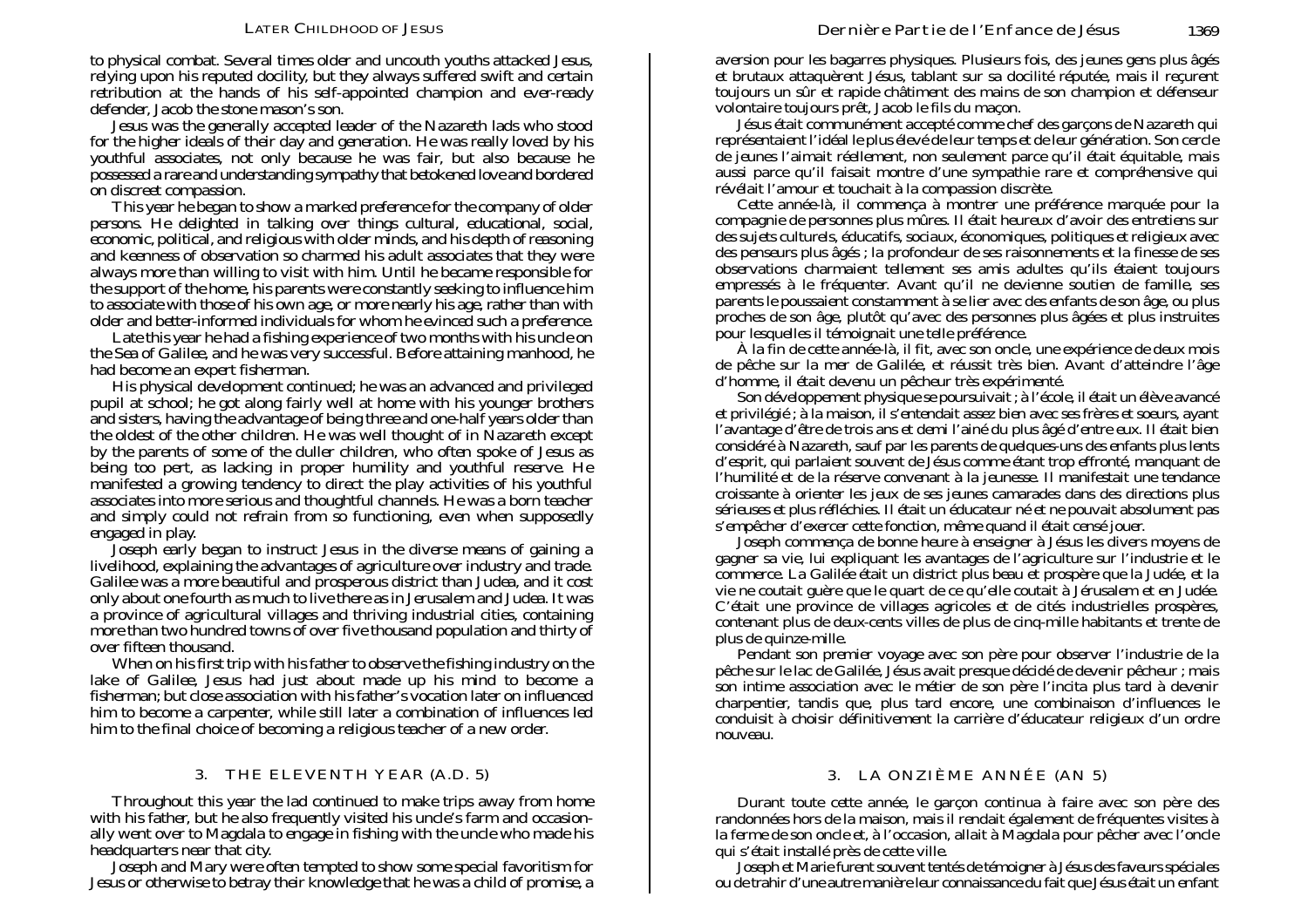son of destiny. But both of his parents were extraordinarily wise and sagacious in all these matters. The few times they did in any manner exhibit any preference for him, even in the slightest degree, the lad was quick to refuse all such special consideration.

Jesus spent considerable time at the caravan supply shop, and by conversing with the travelers from all parts of the world, he acquired a store of information about international affairs that was amazing, considering his age. This was the last year in which he enjoyed much free play and youthful joyousness. From this time on difficulties and responsibilities rapidly multiplied in the life of this youth.

On Wednesday evening, June 24, A.D. 5, Jude was born. Complications attended the birth of this, the seventh child. Mary was so very ill for several weeks that Joseph remained at home. Jesus was very much occupied with errands for his father and with many duties occasioned by his mother's serious illness. Never again did this youth find it possible to return to the childlike attitude of his earlier years. From the time of his mother's illness just before he was eleven years old—he was compelled to assume the responsibilities of the first-born son and to do all this one or two full years before these burdens should normally have fallen on his shoulders.

The chazan spent one evening each week with Jesus, helping him to master the Hebrew scriptures. He was greatly interested in the progress of his promising pupil; therefore was he willing to assist him in many ways. This Jewish pedagogue exerted a great influence upon this growing mind, but he was never able to comprehend why Jesus was so indifferent to all his suggestions regarding the prospects of going to Jerusalem to continue his education under the learned rabbis.

About the middle of May the lad accompanied his father on a business trip to Scythopolis, the chief Greek city of the Decapolis, the ancient Hebrew city of Beth-shean. On the way Joseph recounted much of the olden history of King Saul, the Philistines, and the subsequent events of Israel's turbulent history. Jesus was tremendously impressed with the clean appearance and well-ordered arrangement of this so-called heathen city. He marveled at the open-air theater and admired the beautiful marble temple dedicated to the worship of the "heathen" gods. Joseph was much perturbed by the lad's enthusiasm and sought to counteract these favorable impressions by extolling the beauty and grandeur of the Jewish temple at Jerusalem. Jesus had often gazed curiously upon this magnificent Greek city from the hill of Nazareth and had many times inquired about its extensive public works and ornate buildings, but his father had always sought to avoid answering these questions. Now they were face to face with the beauties of this gentile city, and Joseph could not gracefully ignore Jesus' inquiries.

It so happened that just at this time the annual competitive games and public demonstrations of physical prowess between the Greek cities of the Decapolis were in progress at the Scythopolis amphitheater, and Jesus was insistent that his father take him to see the games, and he was so insistent that Joseph hesitated to deny him. The boy was thrilled with the games and entered most heartily into the spirit of the demonstrations of physical development and athletic skill. Joseph was inexpressibly shocked to observe his son's enthusiasm as he beheld these exhibitions of "heathen" vaingloriousness. After the games were finished,

de la promesse, un fils de la destinée. Mais ses parents étaient tous deux extraordinairement sages et sagaces en toutes ces matières. Les rares fois où ils firent effectivement montre d'une préférence quelconque pour lui, même au moindre degré, le garçon ne fut pas long à refuser toute considération spéciale.

Jésus passait un temps considérable au magasin d'approvisionnement des caravanes ; en conversant avec les voyageurs venus de toutes les parties du monde, il accumula, sur les affaires internationales, une masse de renseignements stupéfiante pour son âge. Cette année fut la dernière pendant laquelle il put s'adonner beaucoup aux jeux et aux joies de la jeunesse ; ensuite les difficultés et responsabilités se multiplièrent rapidement dans la vie de ce jeune homme.

Jude naquit le mercredi soir 24 juin de l'an 5, et la naissance de ce septième enfant s'accompagna de complications. Marie fut si malade pendant plusieurs semaines que Joseph resta à la maison. Jésus était fort occupé à faire des commissions pour son père et à remplir toutes sortes de devoirs occasionnés par la sérieuse maladie de sa mère. Plus jamais il ne fut possible à ce jeune homme de revenir au comportement enfantin de ses jeunes années. À partir de la maladie de sa mère—juste avant ses onze ans—il fut contraint d'assumer les responsabilités de fils ainé, et de le faire un an ou deux avant le moment où cette charge aurait normalement dû retomber sur ses épaules.

Le chazan passait une soirée par semaine avec Jésus pour l'aider à approfondir l'étude des Écritures hébraïques. Il s'intéressait beaucoup aux progrès de son élève prometteur, et c'est pourquoi il était disposé à l'aider de bien des manières. Ce pédagogue juif exerça une grande influence sur ce mental en développement, mais ne réussit jamais à comprendre pourquoi Jésus était si indifférent à toutes ses suggestions concernant la perspective d'aller à Jérusalem pour continuer son éducation sous l'égide des doctes rabbins.

Vers le milieu de mai, le garçon accompagna son père en voyage d'affaires à Scythopolis, la principale ville grecque de la Décapole, l'ancienne cité hébraïque de Beth-Shéan. Sur la route, Joseph lui parla longuement de l'ancienne histoire du roi Saül, des Philistins et des évènements postérieurs de la turbulente histoire d'Israël. Jésus fut prodigieusement impressionné par l'aspect propre et la belle ordonnance de cette ville dite païenne. Il s'émerveilla du théâtre en plein air et admira le magnifique temple de marbre consacré au culte des dieux " païens ". Joseph fut très troublé par l'enthousiasme du garçon et chercha à contrecarrer ces impressions favorables en vantant la beauté et la grandeur du temple juif de Jérusalem. Jésus avait souvent contemplé avec curiosité cette magnifique cité grecque depuis la colline de Nazareth et s'était maintes fois enquis sur ses vastes travaux publics et ses édifices décorés, mais son père avait toujours cherché à éluder ces questions. Maintenant, ils étaient face à face avec les beautés de cette ville des Gentils, et Joseph était malvenu à feindre d'ignorer les demandes de renseignements de Jésus.

Il advint que, juste à ce moment, les compétitions annuelles de jeux et les démonstrations publiques de prouesses physiques entre les villes grecques de la Décapole avaient lieu à l'amphithéâtre de Scythopolis. Jésus insista pour que son père l'emmenât voir les jeux et fut si pressant que Joseph n'osa pas le lui refuser. Le garçon fut très excité par les jeux et entra de tout coeur dans l'esprit de ces démonstrations de développement physique et d'adresse athlétique. Joseph fut inexprimablement choqué en constatant l'enthousiasme de son fils à la vue de ces exhibitions de vanité " païenne ". Quand les jeux furent terminés, Joseph eut la plus grande surprise de sa vie en entendant Jésus exprimer son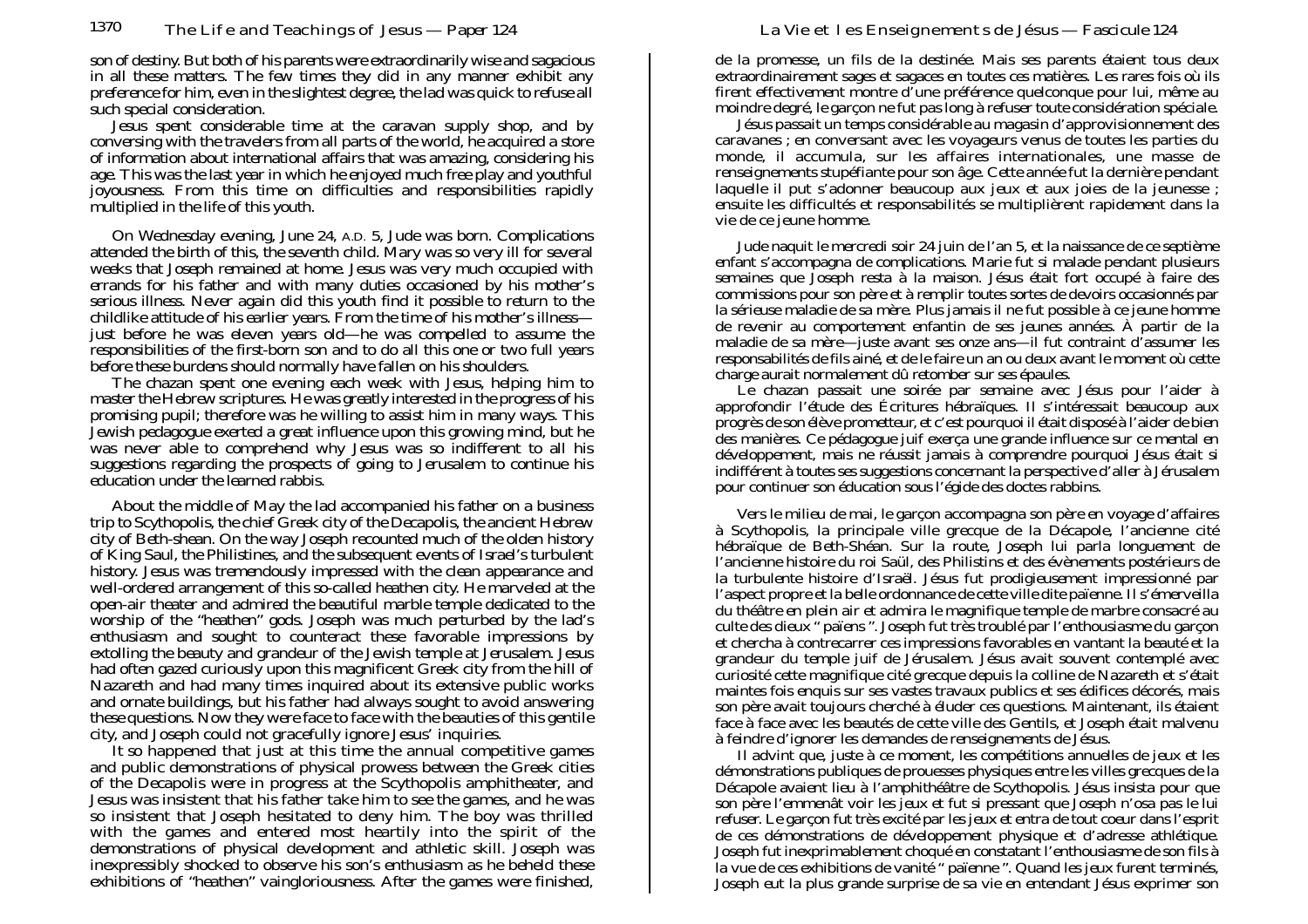Joseph received the surprise of his life when he heard Jesus express his approval of them and suggest that it would be good for the young men of Nazareth if they could be thus benefited by wholesome outdoor physical activities. Joseph talked earnestly and long with Jesus concerning the evil nature of such practices, but he well knew that the lad was unconvinced.

The only time Jesus ever saw his father angry with him was that night in their room at the inn when, in the course of their discussions, the boy so far forgot the trends of Jewish thought as to suggest that they go back home and work for the building of an amphitheater at Nazareth. When Joseph heard his firstborn son express such un-Jewish sentiments, he forgot his usual calm demeanor and, seizing Jesus by the shoulder, angrily exclaimed, "My son, never again let me hear you give utterance to such an evil thought as long as you live." Jesus was startled by his father's display of emotion; he had never before been made to feel the personal sting of his father's indignation and was astonished and shocked beyond expression. He only replied, "Very well, my father, it shall be so." And never again did the boy even in the slightest manner allude to the games and other athletic activities of the Greeks as long as his father lived.

Later on, Jesus saw the Greek amphitheater at Jerusalem and learned how hateful such things were from the Jewish point of view. Nevertheless, throughout his life he endeavored to introduce the idea of wholesome recreation into his personal plans and, as far as Jewish practice would permit, into the later program of regular activities for his twelve apostles.

At the end of this eleventh year Jesus was a vigorous, well-developed, moderately humorous, and fairly lighthearted youth, but from this year on he was more and more given to peculiar seasons of profound meditation and serious contemplation. He was much given to thinking about how he was to carry out his obligations to his family and at the same time be obedient to the call of his mission to the world; already he had conceived that his ministry was not to be limited to the betterment of the Jewish people.

#### 4. THE TWELFTH YEAR (A.D. 6)

This was an eventful year in Jesus' life. He continued to make progress at school and was indefatigable in his study of nature, while increasingly he prosecuted his study of the methods whereby men make a living. He began doing regular work in the home carpenter shop and was permitted to manage his own earnings, a very unusual arrangement to obtain in a Jewish family. This year he also learned the wisdom of keeping such matters a secret in the family. He was becoming conscious of the way in which he had caused trouble in the village, and henceforth he became increasingly discreet in concealing everything which might cause him to be regarded as different from his fellows.

Throughout this year he experienced many seasons of uncertainty, if not actual doubt, regarding the nature of his mission. His naturally developing human mind did not yet fully grasp the reality of his dual nature. The fact that he had a single personality rendered it difficult for his consciousness to recognize the double origin of those factors which composed the nature associated with that selfsame personality.

From this time on he became more successful in getting along with his brothers and sisters. He was increasingly tactful, always compassionate and considerate of their welfare and happiness, and enjoyed good relations with them approbation et suggérer qu'il serait bon pour les jeunes gens de Nazareth de pouvoir bénéficier ainsi de saines activités physiques au grand air. Joseph parla sérieusement et longuement à Jésus de la mauvaise nature de ces exercices, mais il vit bien que le garçon n'était pas convaincu.

La seule fois où Jésus vit son père fâché contre lui fut cette nuit-là dans leur chambre à l'auberge quand, au cours de leur discussion, le garçon oublia les préceptes juifs au point de suggérer de rentrer chez eux et de travailler à construire un amphithéâtre à Nazareth. Lorsque Joseph entendit son fils ainé exprimer des sentiments si peu juifs, il perdit son calme habituel, saisissant Jésus par les épaules, il s'écria avec colère : " Mon fils, ne me laisse jamais plus <sup>t</sup>'entendre exprimer une aussi mauvaise pensée tant que tu vivras. " Jésus fut stupéfait de la manifestation d'émotion de son père. Jamais auparavant il ne lui avait été donné de ressentir personnellement l'impact d'indignation de Joseph ; il en fut étonné et choqué au delà de toute expression. Il répondit simplement : " Très bien mon père, il en sera fait ainsi. " Jamais plus, tant que son père vécut, le garçon ne fit même la plus petite allusion aux jeux et autres activités athlétiques des Grecs.

Plus tard, Jésus vit l'amphithéâtre grec à Jérusalem et apprit combien ces choses étaient haïssables du point de vue juif. Il s'efforça néanmoins, pendant toute sa vie, d'introduire l'idée de saine récréation dans ses plans personnels, et aussi dans le programme ultérieur des activités régulières de ses douze apôtres, dans toute la mesure où les habitudes juives le permettaient. À la fin de cette onzième année, Jésus était un jeune garçon vigoureux,

bien développé, modérément enjoué et assez gai, mais, à partir de là, il tendit de plus en plus à passer par des périodes de profondes méditations et de sérieuses contemplations. Il était beaucoup porté à réfléchir pour savoir comment il devait remplir ses obligations familiales et en même temps obéir à l'appel de sa mission envers le monde. Il avait déjà compris que son ministère ne devait pas se limiter à l'amélioration du peuple juif.

#### 4. LA DOUZIÈME ANNÉE (AN 6)

Ce fut une année mouvementée dans la vie de Jésus. Il continuait à faire des progrès à l'école et ne se fatiguait jamais d'étudier la nature, tout en <sup>s</sup>'adonnant de plus en plus à l'étude des méthodes par lesquelles les hommes gagnent leur vie. Il commença à travailler régulièrement dans l'atelier familial de menuiserie et fut autorisé à gérer son propre salaire, arrangement très exceptionnel dans une famille juive. La même année, il apprit aussi qu'il était sage de garder le secret sur ces sujets dans la famille. Il prenait conscience de la façon dont il avait troublé le village et devint désormais de plus en plus discret en dissimulant tout ce qui pouvait le faire considérer comme différent de ses camarades.

Durant toute cette année, il passa par de nombreuses périodes d'incertitude, sinon de véritable doute, concernant la nature de sa mission. Son mental humain se développait naturellement, mais n'avait pas encore saisi pleinement la réalité de sa double nature. Le fait qu'il avait une seule personnalité rendait difficile à sa conscience de reconnaître la double origine

des éléments constitutifs de la nature associée à cette même personnalité. À partir de ce moment, il réussit mieux à s'entendre avec ses frères et soeurs. Il était de plus en plus plein de tact, toujours compatissant et attentif à leur bienêtre et à leur bonheur, et il entretint de bons rapports avec eux jusqu'au début de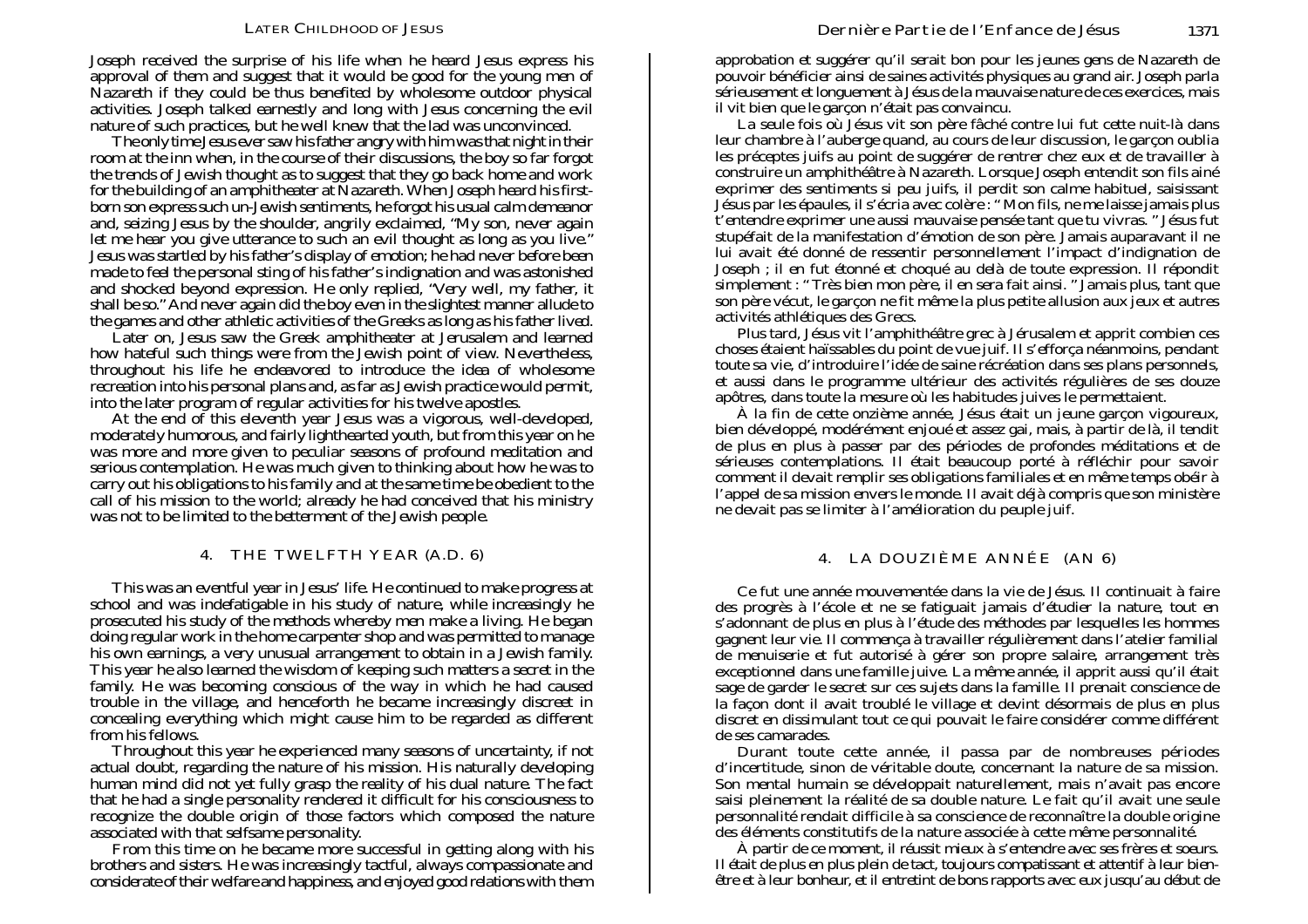up to the beginning of his public ministry. To be more explicit: He got along with James, Miriam, and the two younger (as yet unborn) children, Amos and Ruth, most excellently. He always got along with Martha fairly well. What trouble he had at home largely arose out of friction with Joseph and Jude, particularly the latter.

It was a trying experience for Joseph and Mary to undertake the rearing of this unprecedented combination of divinity and humanity, and they deserve great credit for so faithfully and successfully discharging their parental responsibilities. Increasingly Jesus' parents realized that there was something superhuman resident within this eldest son, but they never even faintly dreamed that this son of promise was indeed and in truth the actual creator of this local universe of things and beings. Joseph and Mary lived and died without ever learning that their son Jesus really was the Universe Creator incarnate in mortal flesh.

This year Jesus paid more attention than ever to music, and he continued to teach the home school for his brothers and sisters. It was at about this time that the lad became keenly conscious of the difference between the viewpoints of Joseph and Mary regarding the nature of his mission. He pondered much over his parents' differing opinions, often hearing their discussions when they thought he was sound asleep. More and more he inclined to the view of his father, so that his mother was destined to be hurt by the realization that her son was gradually rejecting her guidance in matters having to do with his life career. And, as the years passed, this breach of understanding widened. Less and less did Mary comprehend the significance of Jesus' mission, and increasingly was this good mother hurt by the failure of her favorite son to fulfill her fond expectations.

Joseph entertained a growing belief in the spiritual nature of Jesus' mission. And but for other and more important reasons it does seem unfortunate that he could not have lived to see the fulfillment of his concept of Jesus' bestowal on earth.

During his last year at school, when he was twelve years old, Jesus remonstrated with his father about the Jewish custom of touching the bit of parchment nailed upon the doorpost each time on going into, or coming out of, the house and then kissing the finger that touched the parchment. As a part of this ritual it was customary to say, "The Lord shall preserve our going out and our coming in, from this time forth and even forevermore." Joseph and Mary had repeatedly instructed Jesus as to the reasons for not making images or drawing pictures, explaining that such creations might be used for idolatrous purposes. Though Jesus failed fully to grasp their proscriptions against images and pictures, he possessed a high concept of consistency and therefore pointed out to his father the essentially idolatrous nature of this habitual obeisance to the doorpost parchment. And Joseph removed the parchment after Jesus had thus remonstrated with him.

As time passed, Jesus did much to modify their practice of religious forms, such as the family prayers and other customs. And it was possible to do many such things at Nazareth, for its synagogue was under the influence of a liberal school of rabbis, exemplified by the renowned Nazareth teacher, Jose.

Throughout this and the two following years Jesus suffered great mental distress as the result of his constant effort to adjust his personal views of religious practices and social amenities to the established beliefs of his parents. He was distraught by the conflict between the urge to be loyal to his own convictions son ministère public. Pour être plus explicite, il s'entendit le mieux du monde avec Jacques et Miriam et les deux plus jeunes enfants (pas encore nés en cet an 6) Amos et Ruth, et toujours assez bien avec Marthe. Les difficultés qu'il rencontra à la maison provinrent de points de friction avec Joseph et Jude, particulièrement avec ce dernier.

Ce fut une expérience éprouvante pour Joseph et Marie que d'élever un enfant présentant cette combinaison sans précédent de divinité et d'humanité. Il faut leur reconnaître de grands mérites pour avoir accompli avec tant de fidélité et de succès leur devoir de parents. De plus en plus, les parents de Jésus comprenaient qu'il y avait, dans leur fils ainé, quelque chose de suprahumain, mais ils ne songèrent jamais, même l'ombre d'un instant, que ce fils de la promesse était en vérité le créateur effectif de l'univers local de choses et d'êtres. Joseph et Marie vécurent et moururent sans avoir jamais appris que leur fils était réellement le Créateur de l'Univers incarné dans la chair mortelle.

Cette année-là, Jésus continua à donner des leçons, à la maison, à ses frères et soeurs et s'intéressa plus que jamais à la musique. C'est à cette époque que le garçon prit une conscience aigüe de la différence de points de vue entre Joseph et Marie concernant la nature de sa mission. Il médita beaucoup sur la divergence d'opinion de ses parents et entendit souvent leurs discussions quand ils le croyaient profondément endormi. Il penchait de plus en plus pour le point de vue de son père, si bien que sa mère fut souvent froissée en comprenant que son fils rejetait peu à peu ses directives dans les questions ayant trait à l'orientation de sa vie. À mesure que les années passaient, cette brèche alla s'élargissant. Marie comprenait de moins en moins le sens de la mission de Jésus, et cette tendre mère fut de plus en plus blessée par le fait que son fils préféré ne réalisait pas ses plus chères espérances.

Joseph croyait de plus en plus à la nature spirituelle de la mission de Jésus ; et, s'il n'avait existé d'autre raison plus fondamentale, il paraît en effet malheureux que Joseph n'ait pas vécu assez longtemps pour voir s'accomplir son concept de l'effusion de Jésus sur terre.

Pendant sa dernière année d'école, alors qu'il avait douze ans, Jésus contesta, auprès de son père, la coutume juive de toucher le morceau de parchemin cloué sur le montant de la porte, chaque fois que l'on entrait ou sortait de la maison, et d'embrasser ensuite le doigt qui avait touché le parchemin. Comme partie de ce rite, il était habituel de dire : " Le Seigneur préservera notre sortie et notre entrée désormais et pour toujours. " Joseph et Marie avaient maintes fois instruit Jésus des raisons pour lesquelles il ne fallait pas faire de portraits ni dessiner de tableaux, expliquant que ces créations pourraient être utilisées à des fins idolâtres. Bien que Jésus ne parvenait pas à comprendre tout à fait leur interdiction de faire des portraits et des images, il possédait une logique supérieure ; c'est pourquoi il fit remarquer à son père la nature essentiellement idolâtre de cette habitude de saluer humblement le parchemin du seuil. Après que Jésus lui eut fait cette remarque, Joseph retira le parchemin.

Avec le temps, Jésus contribua grandement à modifier leurs pratiques religieuses telles que prières familiales et autres coutumes. Il était possible de faire beaucoup de ces choses à Nazareth, parce que la synagogue était sous l'influence d'une école libérale de rabbins dont le chef de file, José, était un maitre nazaréen renommé.

Durant cette année et les deux suivantes, Jésus souffrit d'une grande détresse mentale résultant de ses constants efforts pour adapter ses vues personnelles sur les pratiques religieuses et les conventions sociales aux croyances enracinées de ses parents. Il était tourmenté par le conflit entre le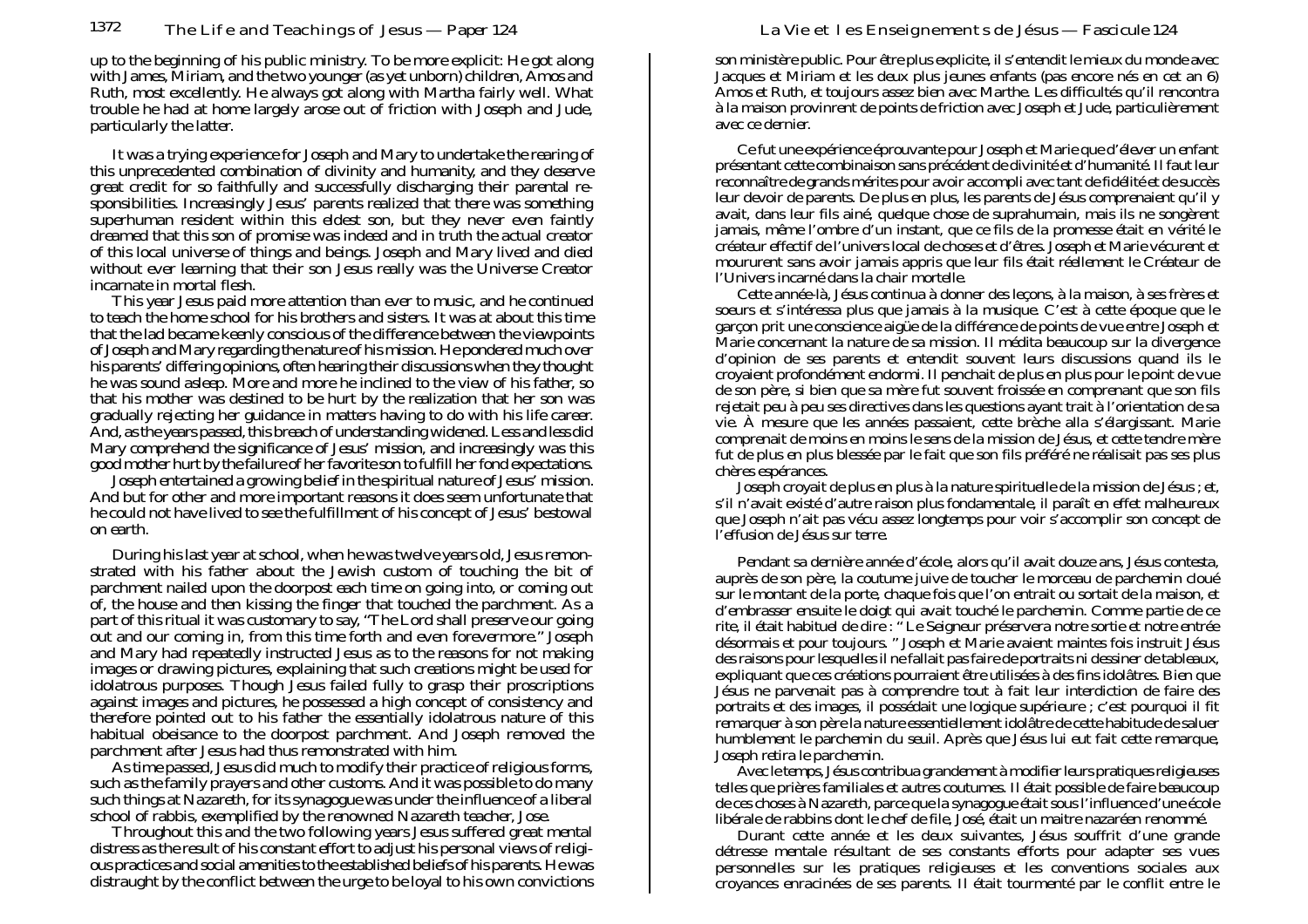and the conscientious admonition of dutiful submission to his parents; his supreme conflict was between two great commands which were uppermost in his youthful mind. The one was: "Be loyal to the dictates of your highest convictions of truth and righteousness." The other was: "Honor your father and mother, for they have given you life and the nurture thereof." However, he never shirked the responsibility of making the necessary daily adjustments between these realms of loyalty to one's personal convictions and duty toward one's family, and he achieved the satisfaction of effecting an increasingly harmonious blending of personal convictions and family obligations into a masterful concept of group solidarity based upon loyalty, fairness, tolerance, and love.

#### 5. HIS THIRTEENTH YEAR (A.D. 7)

In this year the lad of Nazareth passed from boyhood to the beginning of young manhood; his voice began to change, and other features of mind and body gave evidence of the oncoming status of manhood.

On Sunday night, January 9, A.D. 7, his baby brother, Amos, was born. Jude was not yet two years of age, and the baby sister, Ruth, was yet to come; so it may be seen that Jesus had a sizable family of small children left to his watchcare when his father met his accidental death the following year.

It was about the middle of February that Jesus became humanly assured that he was destined to perform a mission on earth for the enlightenment of man and the revelation of God. Momentous decisions, coupled with farreaching plans, were formulating in the mind of this youth, who was, to outward appearances, an average Jewish lad of Nazareth. The intelligent life of all Nebadon looked on with fascination and amazement as all this began to unfold in the thinking and acting of the now adolescent carpenter's son.

On the first day of the week, March 20, A.D. 7, Jesus graduated from the course of training in the local school connected with the Nazareth synagogue. This was a great day in the life of any ambitious Jewish family, the day when the first-born son was pronounced a "son of the commandment" and the ransomed first-born of the Lord God of Israel, a "child of the Most High" and servant of the Lord of all the earth.

Friday of the week before, Joseph had come over from Sepphoris, where he was in charge of the work on a new public building, to be present on this glad occasion. Jesus' teacher confidently believed that his alert and diligent pupil was destined to some outstanding career, some distinguished mission. The elders, notwithstanding all their trouble with Jesus' nonconformist tendencies, were very proud of the lad and had already begun laying plans which would enable him to go to Jerusalem to continue his education in the renowned Hebrew academies.

As Jesus heard these plans discussed from time to time, he became increasingly sure that he would never go to Jerusalem to study with the rabbis. But he little dreamed of the tragedy, so soon to occur, which would insure the abandonment of all such plans by causing him to assume the responsibility for the support and direction of a large family, presently to consist of five brothers and three sisters as well as his mother and himself. Jesus had a larger and longer experience rearing this family than was accorded to Joseph, his father; and he did measure up to the standard which he subsequently set for himself: to become a wise,

besoin d'être fidèle à ses propres convictions et l'exhortation de sa conscience à remplir son devoir de soumission à ses parents. Son suprême conflit était entre deux commandements qui dominaient dans son jeune mental. Le premier était : " Sois fidèle aux préceptes de tes hautes convictions de vérité et de droiture. " L'autre était : " Honore ton père et ta mère, car ils t'ont donné la vie et l'éducation de la vie. " Quoi qu'il en fût, il n'éluda jamais la responsabilité de faire chaque jour les ajustements nécessaires entre ces domaines de fidélité à ses convictions personnelles et de devoirs envers sa propre famille. Il eut ainsi la satisfaction de fondre de plus en plus harmonieusement ses convictions personnelles et ses obligations familiales en un magistral concept de solidarité collective basé sur la loyauté, l'équité, la tolérance et l'amour.

#### 5. SA TREIZIÈME ANNÉE (AN 7)

En cette année, le garçon de Nazareth passa de l'enfance à l'adolescence. Sa voix commença à muer et d'autres traits de son mental et de son corps témoignèrent d'une transformation annonciatrice de la virilité.

Son petit frère Amos naquit dans la nuit du dimanche 9 janvier an 7. Jude <sup>n</sup>'avait pas encore deux ans, et sa petite soeur Ruth n'était pas encore née. On voit donc que Jésus avait une assez nombreuse famille de jeunes enfants laissée à sa surveillance lorsque son père rencontra la mort un an plus tard dans un accident.

C'est vers le milieu de février que Jésus acquit humainement la certitude qu'il était destiné à remplir sur terre une mission pour éclairer l'humanité et lui révéler Dieu. Des décisions capitales doublées de plans d'une grande portée prenaient forme dans le mental de ce jeune homme, tandis que son apparence extérieure était celle d'un jeune juif moyen de Nazareth. Les êtres intelligents de tout Nébadon observaient, avec fascination et stupéfaction, les débuts de ce développement dans la pensée et les actes du fils désormais adolescent du charpentier.

Le premier jour de la semaine du 20 mars an 7, Jésus fut reçu à ses examens dans l'école locale rattachée à la synagogue de Nazareth. C'était un grand jour dans la vie de toute famille juive ambitieuse, le jour où le fils ainé était proclamé " fils du commandement " et " fils ainé racheté du Seigneur, Dieu d'Israël ", un " enfant du Très Haut " et le serviteur du Seigneur de toute la terre.

Le vendredi de la semaine précédente, pour être présent en cette heureuse occasion, Joseph était revenu de Sepphoris où il avait entrepris la construction d'un nouvel édifice public. Le professeur de Jésus croyait fermement que son élève alerte et assidu était destiné à quelque carrière éminente, à quelque haute mission. Malgré tous leurs ennuis avec les tendances non conformistes de Jésus, les anciens de Nazareth étaient très fiers du garçon et avaient commencé à tirer des plans qui lui permettraient d'aller à Jérusalem pour continuer son éducation dans les académies hébraïques renommées. À mesure que Jésus entendait discuter ces plans de temps en temps, il devenait

de plus en plus certain qu'il n'irait jamais à Jérusalem étudier avec les rabbins. Pourtant, il n'imaginait guère la tragédie si proche qui allait l'obliger à abandonner tous ces projets pour assumer la responsabilité d'entretenir et de diriger une famille nombreuse qui allait bientôt être composée de cinq frères et trois soeurs, outre sa mère et lui-même. En élevant cette famille, Jésus passa par une expérience plus étendue et plus prolongée que celle qui fut accordée à Joseph son père. Il se montra à la hauteur du modèle qu'il établit plus tard pour lui-même : devenir un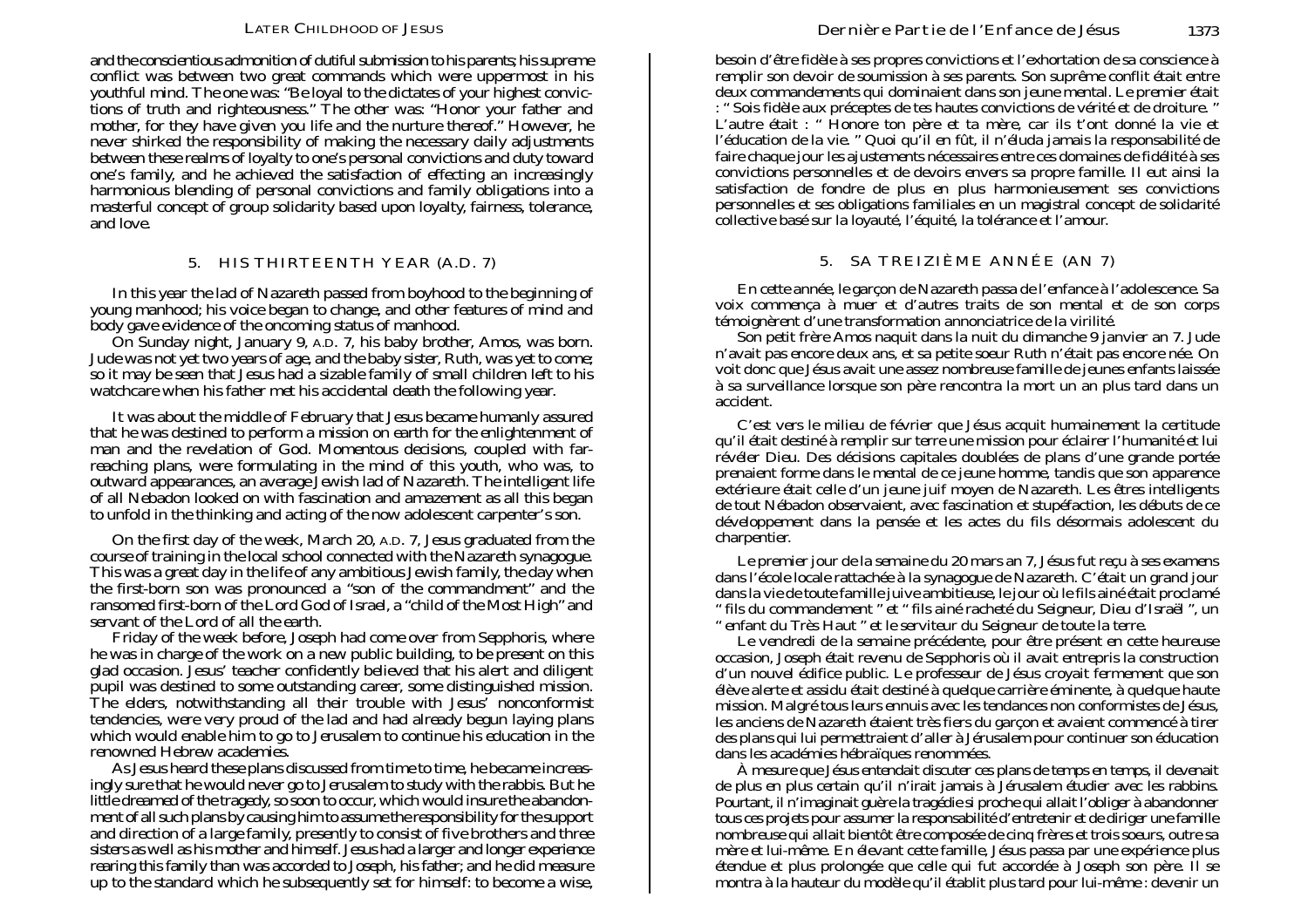patient, understanding, and effective teacher and eldest brother to this family —his family—so suddenly sorrow-stricken and so unexpectedly bereaved.

#### 6. THE JOURNEY TO JERUSALEM

Jesus, having now reached the threshold of young manhood and having been formally graduated from the synagogue schools, was qualified to proceed to Jerusalem with his parents to participate with them in the celebration of his first Passover. The Passover feast of this year fell on Saturday, April 9, A.D. 7. A considerable company (103) made ready to depart from Nazareth early Monday morning, April 4, for Jerusalem. They journeyed south toward Samaria, but on reaching Jezreel, they turned east, going around Mount Gilboa into the Jordan valley in order to avoid passing through Samaria. Joseph and his family would have enjoyed going down through Samaria by way of Jacob's well and Bethel, but since the Jews disliked to deal with the Samaritans, they decided to go with their neighbors by way of the Jordan valley.

The much-dreaded Archelaus had been deposed, and they had little to fear in taking Jesus to Jerusalem. Twelve years had passed since the first Herod had sought to destroy the babe of Bethlehem, and no one would now think of associating that affair with this obscure lad of Nazareth.

Before reaching the Jezreel junction, and as they journeyed on, very soon, on the left, they passed the ancient village of Shunem, and Jesus heard again about the most beautiful maiden of all Israel who once lived there and also about the wonderful works Elisha performed there. In passing by Jezreel, Jesus' parents recounted the doings of Ahab and Jezebel and the exploits of Jehu. In passing around Mount Gilboa, they talked much about Saul, who took his life on the slopes of this mountain, King David, and the associations of this historic spot.

As they rounded the base of Gilboa, the pilgrims could see the Greek city of Scythopolis on the right. They gazed upon the marble structures from a distance but went not near the gentile city lest they so defile themselves that they could not participate in the forthcoming solemn and sacred ceremonies of the Passover at Jerusalem. Mary could not understand why neither Joseph nor Jesus would speak of Scythopolis. She did not know about their controversy of the previous year as they had never revealed this episode to her.

The road now led immediately down into the tropical Jordan valley, and soon Jesus was to have exposed to his wondering gaze the crooked and everwinding Jordan with its glistening and rippling waters as it flowed down toward the Dead Sea. They laid aside their outer garments as they journeyed south in this tropical valley, enjoying the luxurious fields of grain and the beautiful oleanders laden with their pink blossoms, while massive snowcapped Mount Hermon stood far to the north, in majesty looking down on the historic valley. A little over three hours' travel from opposite Scythopolis they came upon a bubbling spring, and here they camped for the night, out under the starlit heavens.

On their second day's journey they passed by where the Jabbok, from the east, flows into the Jordan, and looking east up this river valley, they recounted the days of Gideon, when the Midianites poured into this region to overrun the land. Toward the end of the second day's journey they camped near the base of the highest mountain overlooking the Jordan valley, Mount Sartaba, whose sage, patient, compréhensif et efficace éducateur et frère ainé d'une famille—sa famille—si soudainement éprouvée par la douleur de cette perte inattendue.

#### 6. LE VOYAGE À JÉRUSALEM

Ayant maintenant atteint le seuil de la jeune virilité et reçu officiellement ses diplômes de l'école de la synagogue, Jésus était qualifié pour se rendre à Jérusalem avec ses parents et participer avec eux à la célébration de sa première Pâque. Cette année-là, la fête de la Pâque tombait le samedi 9 avril de l'an 7. Un groupe considérable (103 personnes) se prépara à quitter Nazareth pour Jérusalem, de bonne heure le lundi matin 4 avril. Il voyagea vers le sud en direction de la Samarie, mais, après Jizréel, il bifurqua à l'est, contournant le mont Gilboa par la vallée du Jourdain afin d'éviter de passer par la Samarie. Joseph et sa famille auraient aimé traverser la Samarie par la route du puits de Jacob et de Béthel, mais, puisque les Juifs n'aimaient pas fréquenter les Samaritains, ils décidèrent d'accompagner leur groupe par la vallée du Jourdain.

Le très redouté Archelaüs avait été déposé et il n'y avait guère de danger à emmener Jésus à Jérusalem. Douze ans avaient passé depuis que Hérode 1er avait cherché à tuer le bébé de Bethléem, et personne ne songerait plus maintenant à associer cette affaire à l'obscur garçon de Nazareth.

Avant d'atteindre la bifurcation de Jizréel et comme ils poursuivaient leur voyage, ils passèrent bientôt à droite de l'ancien village de Shunem ; Jésus jadis, et aussi des oeuvres merveilleuses accomplies en ce lieu par Élisée. En passant près de Jizréel, les parents de Jésus lui racontèrent les faits et gestes d'Achab et de Jézabel, et les exploits de Jéhu. En contournant le mont Gilboa, ils parlèrent beaucoup de Saül qui se suicida sur les flancs de cette montagne, du roi David et des souvenirs se rapportant à ce lieu historique.

En contournant le pied du mont Gilboa, les pèlerins pouvaient voir, sur la droite, la ville grecque de Scythopolis. Ils admirèrent de loin ses édifices de marbre, mais n'approchèrent pas de cette ville des Gentils de crainte de se souiller et de ne pouvoir ensuite prendre part aux cérémonies solennelles et sacrées de la Pâque à Jérusalem. Marie ne comprenait pas pourquoi ni Joseph ni Jésus ne voulaient parler de Scythopolis. Elle n'était pas au courant de leur controverse de l'année précédente, car ils ne lui avaient jamais raconté l'incident.

Maintenant la route descendait rapidement dans la vallée tropicale du Jourdain et bientôt, à son étonnement admiratif, Jésus vit le sinueux et tortueux Jourdain avec ses vaguelettes étincelantes coulant vers la Mer Morte. Ils ôtèrent leurs manteaux pour voyager vers le sud dans cette vallée tropicale ; ils admirèrent les somptueux champs de céréales et les beaux lauriers-roses en fleurs, tandis qu'au nord le massif du mont Hermon avec sa calotte de neige se profilait loin vers le nord, dominant majestueusement cette vallée historique. Un peu plus de trois heures après avoir passé Scythopolis, ils arrivèrent à une source murmurante et campèrent là pour la nuit sous le ciel étoilé.

Le deuxième jour de leur voyage, ils passèrent près de l'endroit où le Jaboc venant de l'est se jette dans le Jourdain. Laissant leurs regards remonter cette vallée à l'est, ils se rappelèrent la vie de Gédéon quand les Madianites se répandirent dans cette région pour envahir le pays. Vers la fin du deuxième jour du voyage, ils campèrent au pied de la plus haute montagne dominant la vallée du Jourdain,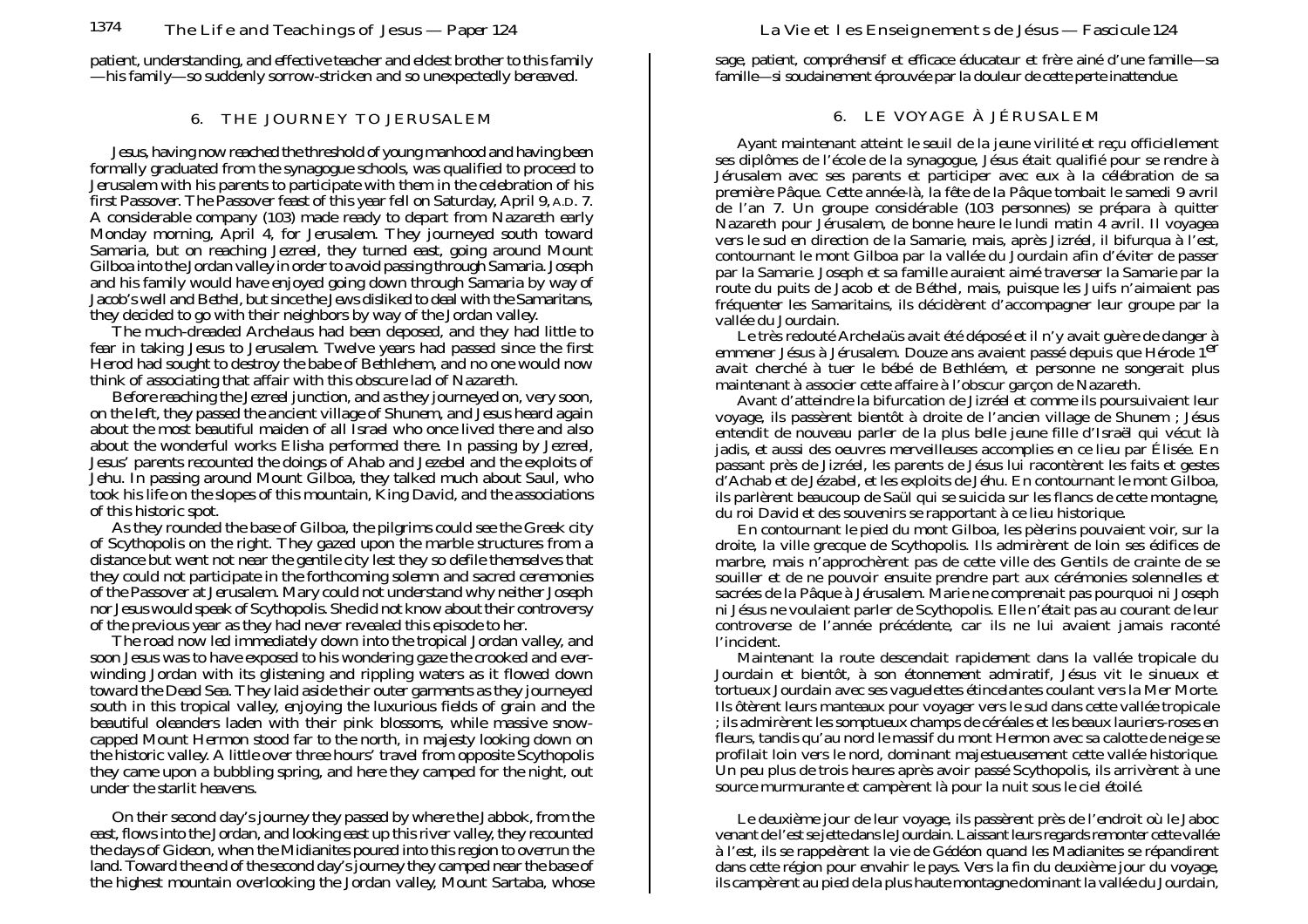summit was occupied by the Alexandrian fortress where Herod had imprisoned one of his wives and buried his two strangled sons.

The third day they passed by two villages which had been recently built by Herod and noted their superior architecture and their beautiful palm gardens. By nightfall they reached Jericho, where they remained until the morrow. That evening Joseph, Mary, and Jesus walked a mile and a half to the site of the ancient Jericho, where Joshua, for whom Jesus was named, had performed his renowned exploits, according to Jewish tradition.

By the fourth and last day's journey the road was a continuous procession of pilgrims. They now began to climb the hills leading up to Jerusalem. As they neared the top, they could look across the Jordan to the mountains beyond and south over the sluggish waters of the Dead Sea. About halfway up to Jerusalem, Jesus gained his first view of the Mount of Olives (the region<br>to be so much a part of his subsequent life), and Joseph pointed out to him that the Holy City lay just beyond this ridge, and the lad's heart beat fast with joyous anticipation of soon beholding the city and house of his heavenly Father.

On the eastern slopes of Olivet they paused for rest in the borders of a little village called Bethany. The hospitable villagers poured forth to minister to the pilgrims, and it happened that Joseph and his family had stopped near the house of one Simon, who had three children about the same age as Jesus —Mary, Martha, and Lazarus. They invited the Nazareth family in for refreshment, and a lifelong friendship sprang up between the two families. Many times afterward, in his eventful life, Jesus stopped in this home.

They pressed on, soon standing on the brink of Olivet, and Jesus saw for the first time (in his memory) the Holy City, the pretentious palaces, and the inspiring temple of his Father. At no time in his life did Jesus ever experience such a purely human thrill as that which at this time so completely enthralled him as he stood there on this April afternoon on the Mount of Olives, drinking in his first view of Jerusalem. And in after years, on this same spot he stood and wept over the city which was about to reject another prophet, the last and the greatest of her heavenly teachers.

But they hurried on to Jerusalem. It was now Thursday afternoon. On reaching the city, they journeyed past the temple, and never had Jesus beheld such throngs of human beings. He meditated deeply on how these Jews had assembled here from the uttermost parts of the known world.

Soon they reached the place prearranged for their accommodation during the Passover week, the large home of a well-to-do relative of Mary's, one who knew something of the early history of both John and Jesus, through Zacharias. The following day, the day of preparation, they made ready for the appropriate celebration of the Passover Sabbath.

While all Jerusalem was astir in preparation for the Passover, Joseph found time to take his son around to visit the academy where it had been arranged for him to resume his education two years later, as soon as he reached the required age of fifteen. Joseph was truly puzzled when he observed how little interest Jesus evinced in all these carefully laid plans.

Jesus was profoundly impressed by the temple and all the associated services and other activities. For the first time since he was four years old, he was too much preoccupied with his own meditations to ask many questions. He did, however, ask his father several embarrassing questions (as he had on previous occasions) as to why the heavenly Father required the slaughter of so many le mont Sartaba, dont le sommet était occupé par la forteresse Alexandrine où Hérode avait emprisonné une de ses femmes et enterré ses deux fils étranglés.

Le troisième jour, ils passèrent près de deux villages récemment bâtis par Hérode ; ils remarquèrent leur belle architecture et leurs superbes palmeraies. À la nuit tombante, ils atteignirent Jéricho où ils restèrent jusqu'au lendemain. Ce soir-là, Joseph, Marie et Jésus marchèrent trois kilomètres pour atteindre l'emplacement de l'ancienne Jéricho où, selon la tradition juive, Josué, d'après qui Jésus avait été prénommé, avait accompli ses célèbres exploits.

Pendant le quatrième et dernier jour du voyage, la route ne fut qu'une procession ininterrompue de pèlerins. Ceux de Nazareth commençaient maintenant à escalader la colline conduisant à Jérusalem. En approchant du sommet, ils purent voir les montagnes de l'autre côté du Jourdain, et vers le sud les eaux paresseuses de la Mer Morte. Environ à mi-distance de Jérusalem, Jésus vit, pour la première fois, le mont des Oliviers (la région qui devait jouer un si grand rôle dans sa vie future). Joseph lui fit remarquer que la Ville Sainte était située juste derrière cette crête, et le coeur du garçon battit vite dans la joyeuse attente de voir bientôt la ville et la maison de son Père céleste.

Sur les pentes orientales d'Olivet, ils s'arrêtèrent pour se reposer en bordure d'un petit village appelé Béthanie. Les villageois hospitaliers se portèrent au devant des pèlerins pour offrir leurs services, et il advint que Joseph et sa famille furent installés près de la maison d'un certain Simon qui avait trois enfants à peu près du même âge que Jésus—Marie, Marthe et Lazare. Ceux-ci invitèrent la famille de Nazareth à se reposer chez eux, et une amitié pour toute la vie naquit entre les deux familles. Plus tard, au cours de sa vie mouvementée, Jésus s'arrêta bien souvent chez eux.

Les pèlerins de Nazareth se remirent rapidement en route et arrivèrent bientôt près d'Olivet. Jésus vit, pour la première fois (dans sa mémoire) la Ville Sainte, les palais prétentieux et le temple inspirant de son Père. Jamais plus dans sa vie, Jésus n'éprouva une émotion purement humaine comparable à celle qui le captiva en cet après-midi d'avril sur le mont des Oliviers, alors que, pour la première fois, il buvait Jérusalem du regard. Quelques années plus tard, il se tint au même endroit et pleura sur la ville qui allait encore une fois rejeter un prophète, le dernier et le plus grand de ses éducateurs célestes.

Ils se hâtèrent vers Jérusalem. On était maintenant au jeudi après-midi. En atteignant la ville, ils passèrent devant le temple, et jamais Jésus n'avait vu une telle foule d'êtres humains. Il médita profondément sur la raison pour laquelle ces Juifs s'étaient rassemblés là, venant des plus lointaines parties du monde connu.

Ils atteignirent bientôt l'emplacement préparé pour leur logement durant la semaine pascale, la grande maison d'un riche parent de Marie, qui avait eu la connaissance, par Zacharie, des évènements antérieurs concernant Jean et Jésus. Le lendemain, jour de la préparation, ils se disposèrent à célébrer convenablement le sabbat de la Pâque.

Tandis que tout Jérusalem s'affairait à préparer la Pâque, Joseph trouva le temps d'emmener son fils visiter l'académie où il avait été convenu qu'il continuerait son éducation deux ans plus tard, dès qu'il aurait atteint l'âge requis de quinze ans. Joseph était vraiment perplexe en observant le peu d'intérêt que Jésus témoignait à ces plans si soigneusement élaborés.

Jésus fut profondément impressionné par le temple et les services et autres activités associées. Pour la première fois depuis l'âge de quatre ans, il était trop préoccupé par ses propres méditations pour poser beaucoup de questions. Il posa cependant à son père plusieurs questions embarrassantes (comme il l'avait fait en d'autres occasions) sur les raisons pour lesquelles le Père céleste exigeait le massacre